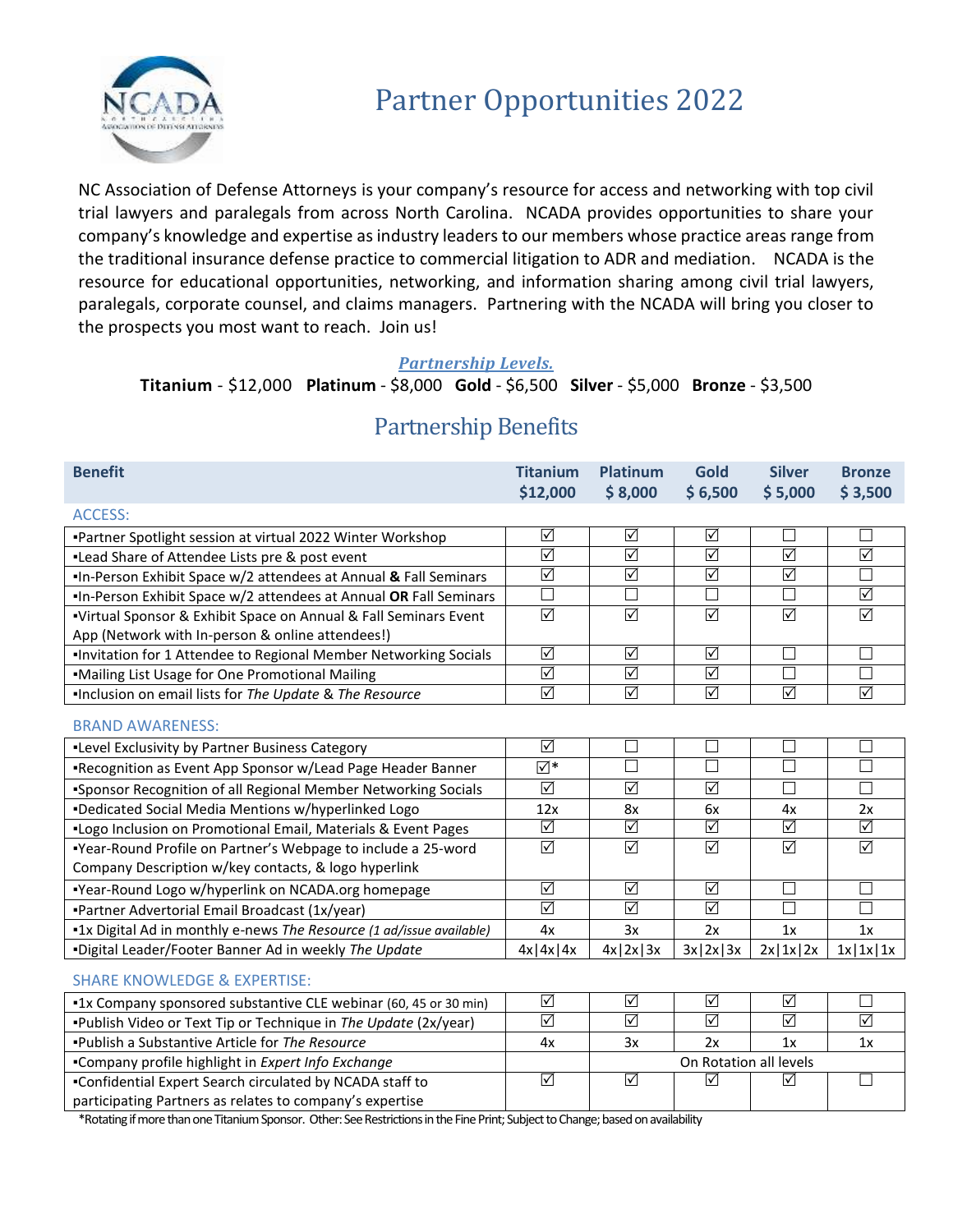## Digital Packages

# **Digital Expert Knowledge Digital Branding**

Substantive Live 1-hour CLE Webinar  $-1x$  (jpeg, gif, png horizontal images) **Substantive Article for the monthly** *The Resource* **– 1x <b>Leaderboard Banner Ad** (728 x 90 pixels)<br> **Substantive Article for the monthly** *The Resource* **– 1x** *Located below email header***<br>** *Located below email header* Sponsored Ad Content in weekly *Update* e-news – 1x *Located below email header* Logo inclusion on webinar event page, emails, & social media mentions promoting webinar Lead share via pre & post registrant listings *Located below email header* Webinar available on-demand to extend reach Recognition as a Digital Expert Partner online & exhibit space on Event App for Annual or Fall Meeting

Substantive Live 1-hour CLE Webinar - **\$ 500** *Company logo & tagline w/embedded web link* Substantive Live 30-min CLE Webinar - **\$ 350 Event App Exhibit Space - \$500 each event** *(includes logo inclusion on event page, emails, & social media mentions; lead share registrant lists)*

**O***nline Publication Exposure Stats* 33% Average Open Rate for *The Resource* (monthly) 30% Average Open Rate for *The Update* (weekly) Audience Ranges between 800 to 1000 per issue includes attorney members, non-members, paralegals, claims managers, judges, and corporate counsel

**\$ 1,500 Weekly Update E-News Opportunities** *Company logo & tagline only w/embedded web link* **Footer Banner Ad** *(728 x 90 pixels) Company logo & tagline only w/embedded web link* **Sponsored Content Ad** (1200 x 628 pixels) *Located centrally within e-news* **Digital Expert Education** *Call to action promotional content (50 words or less)* Network & Promote your company virtually at

> Annual &/or Fall Seminars *Event App Usage Stats from 2021 Fall Seminar* 88% App Download Rate

54% in-person leads generated 46% remote leads generated 304 leads generated by Exhibitors using App

#### **Webinar Fine Print**

Limited number of partner webinars available. Please contact NCADA office for availability and to schedule. Content must be substantive and of an educational benefit to members' practices.

Content may not contain overt marketing solicitations. *Avg Attendance*

NCADA will host, market, apply for and report CLE credit. *20-40 members / session*

Payment must be received in advance and prior to marketing program to members. Contact NCADA for scheduling and availability.

| The Resource 2022 Calendar                                         |                                    | 2022                     | <b>Digital Ad Rates</b>                                  |       |       |       |
|--------------------------------------------------------------------|------------------------------------|--------------------------|----------------------------------------------------------|-------|-------|-------|
| Published 4 <sup>th</sup> Thursday Monthly (adjusted for holidays) |                                    | <b>Event Dates</b>       | The Update weekly                                        |       |       |       |
| <b>Deadlines</b>                                                   | <b>Content Focus</b>               | February 4 <sup>th</sup> | <b>Frequency</b>                                         | 1x    | 2x    | 3x    |
| Jan 20                                                             | <b>Young Lawyers</b>               | Virtual Winter           | Leaderboard Banner                                       | \$95  | \$175 | \$255 |
| Feb 17                                                             | <b>General Liability</b>           | Workshop                 | <b>Sponsored Content</b>                                 | \$195 | \$375 | \$550 |
| Mar 17                                                             | Commercial Litigation              |                          | Footer Banner                                            | \$75  | \$125 | \$200 |
| Apr 21                                                             | <b>Construction Law</b>            | June 16-19               | <b>More Fine Print</b>                                   |       |       |       |
| May $19$                                                           | Employment Law                     | 45 <sup>th</sup> Annual  | Ad & Banner Content Specifications:                      |       |       |       |
| <b>Jun 16</b>                                                      | Governmental Liability             | <b>Meeting</b>           | ·Images: .png, .jpeg, or .gif format in RGB profile mode |       |       |       |
| <b>Jul 21</b>                                                      | <b>Medical Malpractice Defense</b> | Wilmington, NC           | •Leader & Footer Images - 728 x 90 pixels                |       |       |       |
| Aug 18                                                             | <b>Product Liability</b>           |                          | Sponsored Content Images - 1200 x 628 pixels             |       |       |       |
| Sept 15                                                            | Workers' Compensation              | Date TBA                 | Only one of each banner type available / issue           |       |       |       |
| Oct 20                                                             | Paralegals                         | <b>Fall Seminar</b>      | *Payment due before digital content published            |       |       |       |
| <b>Nov 10</b>                                                      | <b>Diversity Committee</b>         | Location TBA             | *Limited Availability. Additional ads may be             |       |       |       |
| Dec 8                                                              | ADR.                               |                          | purchased based on availability                          |       |       |       |
| The Update is published weekly on Tuesdays.                        |                                    |                          |                                                          |       |       |       |
| Submissions are due 1 week in advance.                             |                                    |                          |                                                          |       |       |       |
|                                                                    | See page 5 for 2022 schedule       |                          |                                                          |       |       |       |

▪*Opportunities to present to NCADA members will be on a substantive area of law or of an educational benefit to the NCADA members' practice. Opportunities to present at live events is subject to availability and discretion of program planners.* ▪*Additional member events may be planned including regional member socials, lunch & learns for paralegals, women litigators and by our diversity committee. If you have an interest in any of these areas, please watch our event calendar, and stay alert to information.*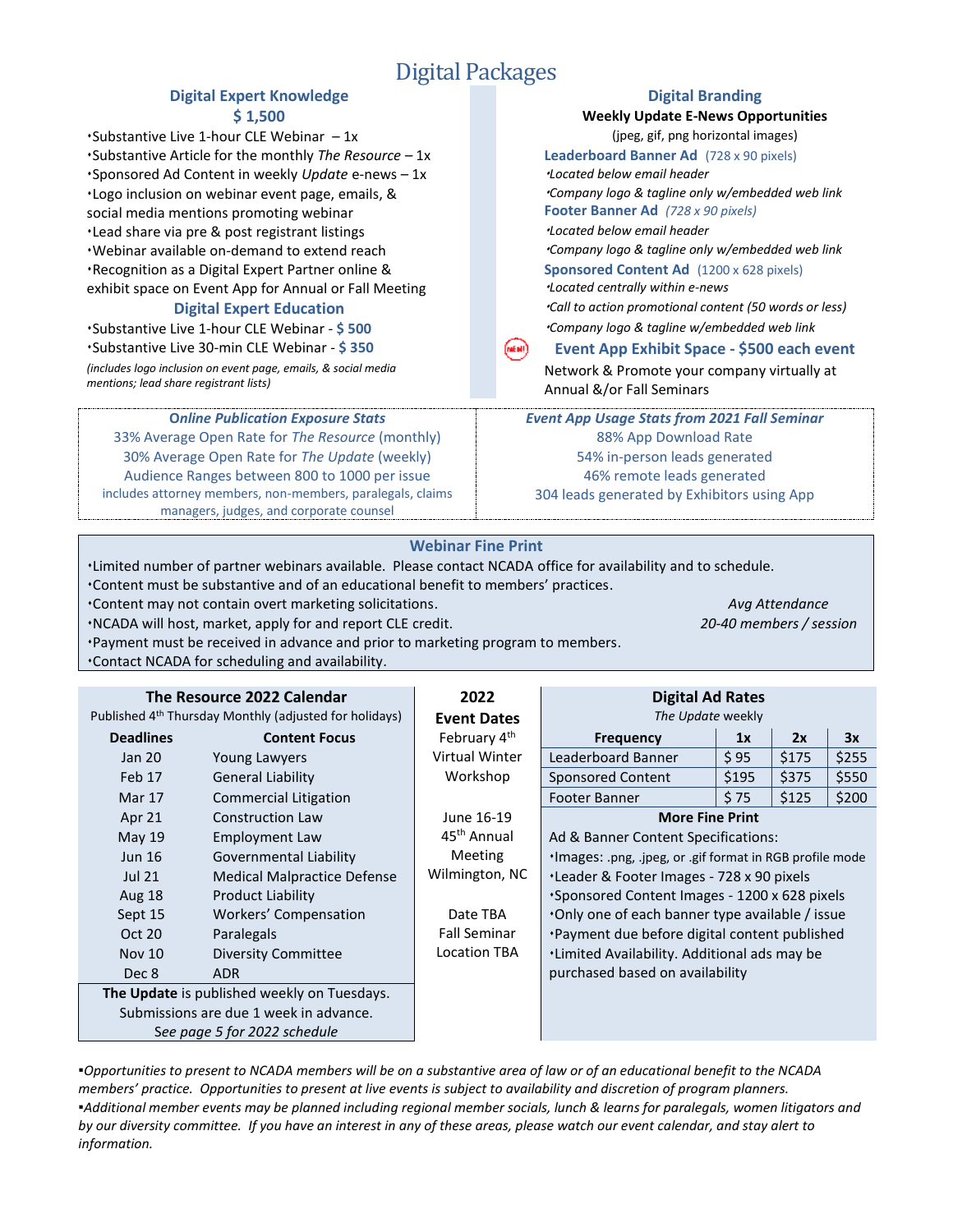## North Carolina Association of Defense Attorneys 2022 Partner Commitment Form

| (Fine Print: Limit of 2 company representatives. No exceptions)                                                                                                                                                      |                 |                                                |                                                                             |                                                                 |
|----------------------------------------------------------------------------------------------------------------------------------------------------------------------------------------------------------------------|-----------------|------------------------------------------------|-----------------------------------------------------------------------------|-----------------------------------------------------------------|
| Partner Package Options<br>O Titanium Partner - \$12,000                                                                                                                                                             |                 | (limited availability)<br>O Leaderboard Banner | Digital Branding (weekly Update e-news)                                     | $1x \omega$ \$95 2x $\omega$ \$175 3x $\omega$ \$255            |
| O Platinum Partner - \$8,000<br>O Gold Partner - \$6,500<br>O Silver Partner - \$5,000<br>O Bronze Partner - \$3,500                                                                                                 |                 | ○ Sponsored Content                            |                                                                             | 1x @ \$195  2x @ \$375  3x @ \$550                              |
| Digital Package Options                                                                                                                                                                                              |                 | $\bigcirc$ Footer Banner                       |                                                                             | $1x \omega$ \$75 2x $\omega$ \$125 3x $\omega$ \$200            |
| O Digital Expert Knowledge - \$1,500<br>O Digital Expert Education<br>O 1-Hour CLE Webinar - \$500<br>O 30-minute CLE Webinar - \$350<br>O Virtual Exhibit Space - \$500 per event<br>OAnnual Meeting O Fall Seminar |                 | O Workers' Comp                                | Area of Practice Primary Focus<br>O Government O MedMal O Product Liability | O ADR O Commercial O Construction O Employment                  |
|                                                                                                                                                                                                                      | \$              |                                                |                                                                             | <b>Total Investment</b>                                         |
| Please make your check payable to: N.C. Association of Defense Attorneys<br>And remit to: NCADA, 4441-106 Six Forks Road, #107, Raleigh, NC 27609                                                                    |                 |                                                |                                                                             |                                                                 |
| To Pay by Credit Card: $\bigcirc$ MasterCard                                                                                                                                                                         | $\bigcirc$ Visa | $\bigcirc$ amex                                |                                                                             |                                                                 |
|                                                                                                                                                                                                                      |                 |                                                |                                                                             |                                                                 |
|                                                                                                                                                                                                                      |                 |                                                |                                                                             |                                                                 |
| Street Address & Zip Associated with Card:<br>For more information, please contact:                                                                                                                                  |                 |                                                |                                                                             | Lynette Pitt at 919-239-4463 or by email: lynettepitt@ncada.org |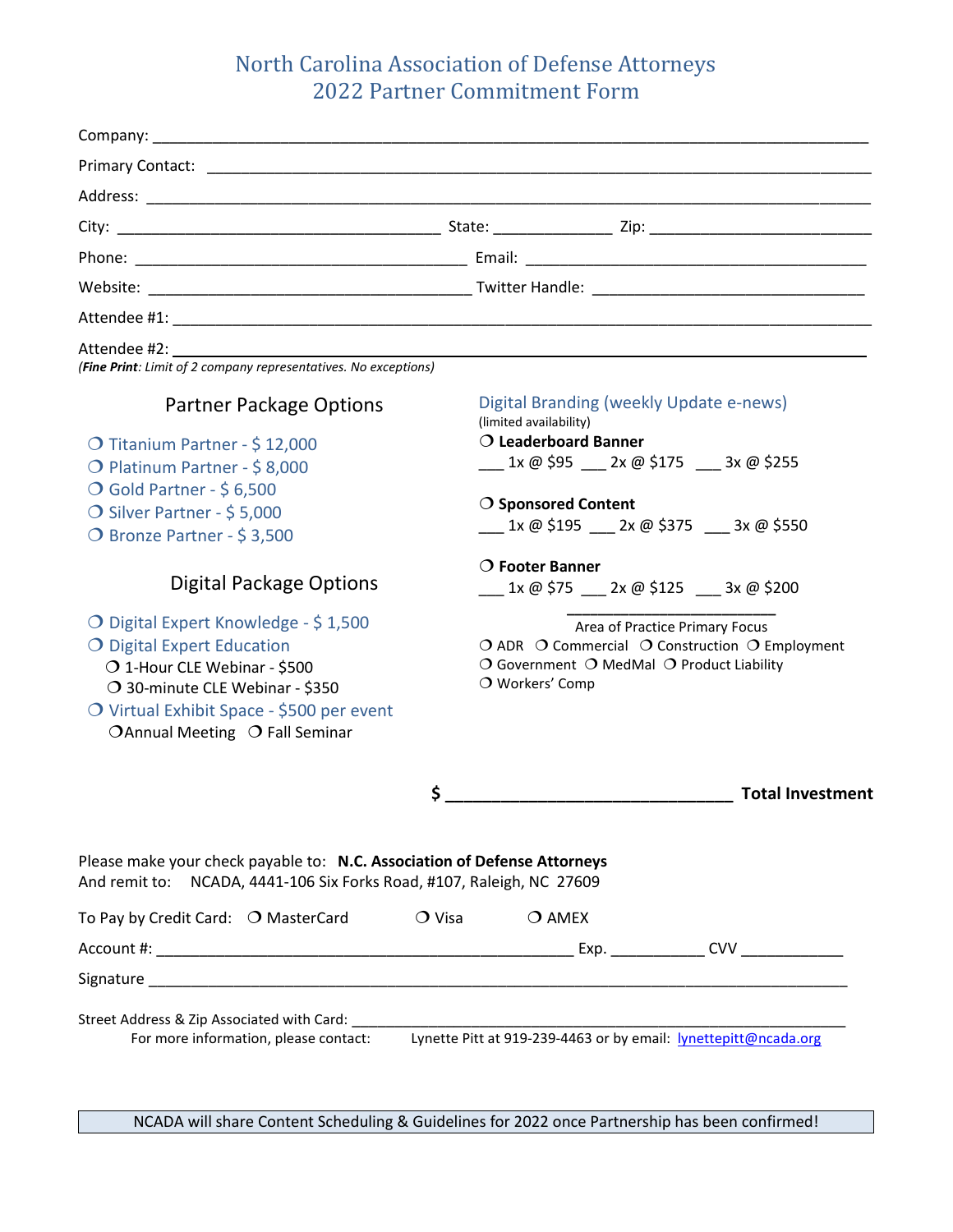#### **The Fine Print**

Partnerships and exhibit space are guaranteed on a first-come, first-served basis. All sponsoring Partners and digital providers will be confirmed by this agreement issued by the NCADA and completed by the firm/company representative. Payment must be received at the time of signature in order to make reservation. No refunds will be issued unless the seminar cannot be held. Seminar dates and events are subject to change. Partners and exhibitors will be notified.

Sponsorship of any of the activities covered herein is limited to the partner or digital opportunity level selected, or of the specified event(s) or seminar, not the seminar itself.

The NCADA limits the number of partners and exhibitors per seminar and event in order to maximize the exposure of the partnering or exhibiting firm/company. The NCADA is committed to providing each partner and exhibitor an equal opportunity to present its products and services, and providing our members access to highquality services and products. The NCADA reserves the right to decline any offered partnership or exhibitor regardless of past participation.

Participation with NCADA does not constitute an endorsement by the NCADA, nor does it imply co-sponsorship. Neither does the exhibiting of products constitute an endorsement by the NCADA.

The NCADA will provide all signage for sponsored events. In order to have the company/firm name listed, it must be incorporated into the logo that is submitted to the NCADA. For seminars with multiple sponsors, some additional signage may be used to recognize all sponsors and exhibitors. Corporate logo banners or promotional items requiring attachment to event space walls and property may not be used unless approved by the NCADA in advance. Any damage incurred by vendor to event space property is the responsibility of vendor.

Details regarding setup times, program schedule, and dismantling time will be provided to partner/exhibitor as early as practicable in advance of an event. Exhibitor remains solely responsible for his/her property at all times during transit to and from exhibit space and on premises. Neither the NCADA, nor any officers, directors or staff of the same are responsible for exhibitor's property or any loss or any property.

Restrictions to Partner Benefits listed above: (1) Use of NCADA mailing list for promotional purposes is complimentary and NCADA will provide listing to mail house. Partner is responsible for costs associated with mailing including promotional and collateral materials, postage and mail house fee. (2) NCADA will offer webinar opportunities no more than two times per month with exceptions in pre and post NCADA regular programming.

Signature on the agreement represents acceptance of all rules set forth here. In the event of fire, strikes, riots, civil commotion, acts of God, war or other unavoidable circumstances rendering it impossible or impractical for the NCADA to perform this agreement, the NCADA's performance under this agreement shall be excused. In such event, all payments made by the sponsoring firm/company shall be refunded in full unless and/or upon mutual agreement of both parties.

\_\_\_\_\_\_\_\_\_\_\_\_\_\_

Date

*Contact Us:*

\_\_\_\_\_\_\_\_\_\_\_\_\_\_\_\_\_\_\_\_\_\_\_\_\_\_\_\_\_\_\_\_\_\_\_\_\_\_\_\_\_\_\_\_\_\_\_\_\_\_\_\_\_\_\_\_\_\_\_\_\_

**NC Association of Defense Attorneys 4441 Six Forks Road, #107 Raleigh, NC 27609** 919-239-4463; @NCDefenseAttys lynettepitt@ncada.org